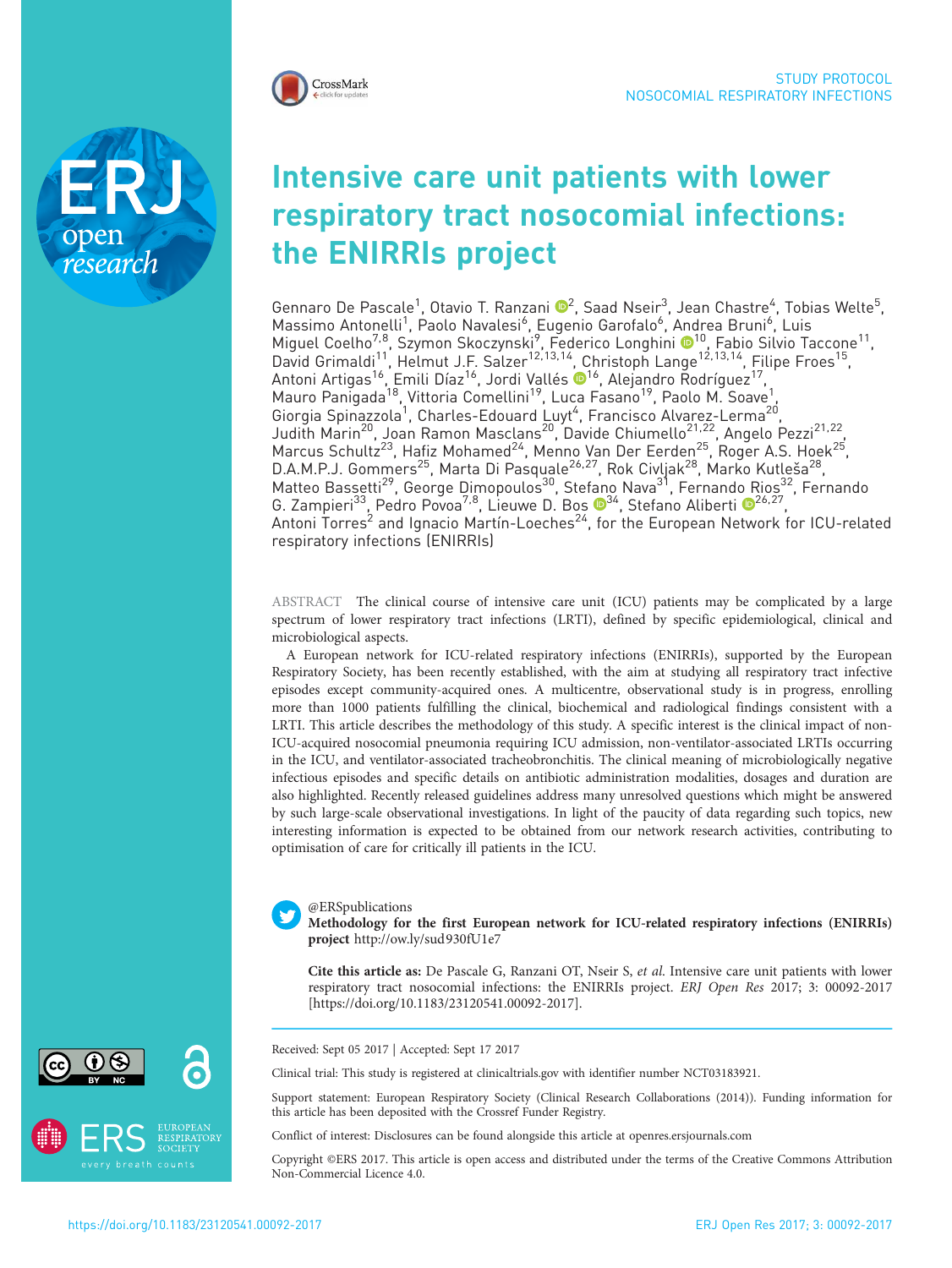Affiliations: <sup>1</sup>Dept of Anesthesiology and Intensive Care, Università Cattolica del Sacro Cuore, Fondazione Policlinico Agostino Gemelli, Rome, Italy. <sup>2</sup>Institut del Torax, Hospital Clinic, Dept of Pulmonology, University of Barcelona, Institut D'investigacions August Pi I Sunyer (IDIBAPS); Centro de Investigación Biomedica En Red-Enfermedades Respiratorias (CibeRes, CB06/06/0028), Barcelona, Spain. <sup>3</sup>Dept of Intensive Care Medicine, Critical Care Center, CHU Lille, Lille, France. 4 Service de Réanimation Médicale, Institut de Cardiologie, Groupe Hospitalier Pitié-Salpêtrière, Assistance Publique-Hôpitaux de Paris, Paris, France. <sup>5</sup>Dept of Respiratory Medicine, Member of the German Center of Lung Research (DZL), Hannover Medical School, Hannover, Germany. <sup>6</sup>Anesthesia and Intensive Care, Dipartimento Scienze Mediche e Chirurgiche, Università della Magna Graecia, Catanzaro, Italy. <sup>7</sup>Polyvalent Intensive Care Unit, São Francisco Xavier Hospital, Centro<br>Hospitalar de Lisboa Ocidental, Lisbon, Portugal. <sup>8</sup>NOVA Medical School, CEDOC, New University of <sup>9</sup>Dept of Pneumonology, School of Medicine in Katowice, Medical University of Silesia, Katowice, Poland. <sup>10</sup>Anesthesia and Intensive Care Medicine, Sant'Andrea Hospital, Vercelli, Italy. 11Dept of Intensive Care, CUB - Erasme, Université Libre de Bruxelles (ULB), Brussels, Belgium. 12Clinical Infectious Diseases, Research Center Borstel, Borstel, Germany. 13German Center of Infection Research, Borstel, Germany. <sup>14</sup>International Health and Infectious Diseases, University of Lübeck, Lübeck, Germany. <sup>15</sup>Intensive Care Unit, Chest Dept, Hospital Pulido Valente, Centro Hospitalar Lisboa Norte, Lisbon, Portugal. <sup>16</sup>Critical Care Center, Sabadell Hospital, Corporación Sanitaria Universitaria Parc Taulí, Universitat Autonoma de Barcelona, CIBER de Enfermedades Respiratorias (CIBERES), Sabadell, Spain. 17Critical Care Dept, Hospital Universitari Joan XXIII, IISPV-URV, Tarragona, Spain. 18Dept of Anesthesiology, Intensive Care and Emergency, U.O.C. Rianimazione e Terapia Intensiva, Fondazione IRCCS Ca' Granda, Ospedale Maggiore Policlinico, Milan, Italy. 19Alma Mater University, Dept of Clinical, Integrated and Experimental Medicine (DIMES), S. Orsola-Malpighi Hospital, Bologna, Italy. 20Critical Care Dept, Hospital del Mar, Critical Illness Research Group (GREPAC), Hospital del Mar Medical Research Institute (IMIM), Barcelona, Spain. <sup>21</sup>Dipartimento di Emergenza - Urgenza, ASST Santi Paolo e Carlo, Milan, Italy. <sup>22</sup>Dipartimento di Scienze della salute, Università degli Studi di Milano, Milan, Italy. 23Mahidol Oxford Tropical Medicine Research Unit (MORU), Faculty of Tropical Medicine, Mahidol University, Bangkok, Thailand. <sup>24</sup>Dept of Intensive Care Medicine, Multidisciplinary Intensive Care Research Organization (MICRO), St. James's Hospital, Dublin, Ireland. <sup>25</sup>Erasmus MC, Rotterdam, The Netherlands. <sup>26</sup>Dept of Pathophysiology and Transplantation, Università degli Studi di Milano, Milan, Italy. <sup>27</sup>Internal Medicine Department, Respiratory Unit and Regional Adult Cystic Fibrosis Center, IRCCS Fondazione Cà Granda Ospedale Maggiore Policlinico, Milan, Italy. <sup>28</sup>'Dr. Fran Mihaljevic' University Hospital for Infectious Diseases, University of Zagreb School of Medicine, Zagreb, Croatia. <sup>29</sup>Infectious Diseases Clinic, Dept of Medicine University of Udine and Santa Maria Misericordia Hospital, Udine, Italy. 30Dept of Critical Care, University Hospital ATTIKON, Medical School, National and Kapodistrian University of Athens, Athens, Greece. 31Alma Mater University, Dept of Clinical, Integrated and Experimental Medicine (DIMES), Respiratory and Critical Care Unit, S. Orsola-Malpighi Hospital, Bologna, Italy. <sup>32</sup>Hospital Nacional Profesor A Posadas, Buenos Aires, Argentina. 33HCor Research Institute, Hospital do Coração, São Paulo, Brazil. 34Academic Medical Center, Amsterdam, The Netherlands.

Correspondence: Antoni Torres, UVIR, Servei de Pneumologia, Hospital Clínic, Villarroel 170, 08036 Barcelona, Spain. E-mail: [ATORRES@clinic.cat](mailto:ATORRES@clinic.cat)

### Introduction

The clinical spectrum of lower respiratory tract infections (LRTI) potentially affecting patients managed in the intensive care unit (ICU) includes different diseases with peculiar epidemiological, clinical and microbiological aspects. Different scenarios might be identified by physicians dealing with nosocomial respiratory infections. On one hand, some hospitalised patients may develop nosocomial pneumonia outside the ICU, but then be transferred to the ICU because of the development of organ failure and the need for critical care support: these patients are considered to have non-ICU-acquired nosocomial pneumonia requiring ICU admission [\[1](#page-4-0)–[3](#page-4-0)]. On the other hand, the clinical course of patients already admitted to the ICU, for a variety of reasons, may be complicated by the occurrence of a LRTI: these patients are considered to have an ICU-acquired pneumonia (ICUAP). ICUAP may affect patients who are undergoing mechanical ventilation or during spontaneous breathing [\[4, 5\]](#page-4-0). Hence, this definition includes both ventilator-associated pneumonia (VAP) and non-ventilator ICU-acquired pneumonia (NV-ICUAP). Furthermore, nosocomial pneumonia may also occur in patients who are noninvasively ventilated in the ICU or in those with a tracheostomy but already weaned from the ventilator: these represent a specific subgroup of patients with NV-ICUAP. Finally, when ICU ventilated patients match the clinical, biochemical and microbiological criteria for VAP without the presence of a new infiltrate on the chest radiographs, a diagnosis of ventilator-associated tracheobronchitis (VAT) may be formulated [\[6\]](#page-4-0). All these entities are leading infections in critically ill patients and account for prolonged mechanical ventilation and length of stay, and poor outcome. It has been documented that both VAP and hospital-acquired pneumonia (HAP) are prevalent severe hospital-acquired infections, accounting for more than 20% of all hospital-acquired infections, with an attributable mortality rate ranging between 20% and 50% and an estimated extra-cost of approximately USD 40 000 per patient [[7](#page-4-0)]. However, their relative clinical impact and epidemiological profile is not yet well understood [\[8](#page-4-0)–[10\]](#page-4-0).

The European Respiratory Society (ERS) is heavily involved in the coordination of investigational activities in respiratory medicine across Europe through its funding of clinical research collaborations (CRCs) aiming to advance scientific and clinical research within a specific disease area [\(https://www.ersnet.org/](https://www.ersnet.org/research/clinical-research-collaborations) [research/clinical-research-collaborations](https://www.ersnet.org/research/clinical-research-collaborations)). The increasingly relevance ERS is giving to the development of CRCs as a crucial tool to promote networking and research is recognised by the institution of a CRC director as part of the Science Council. Among the CRCs developed within the respiratory infections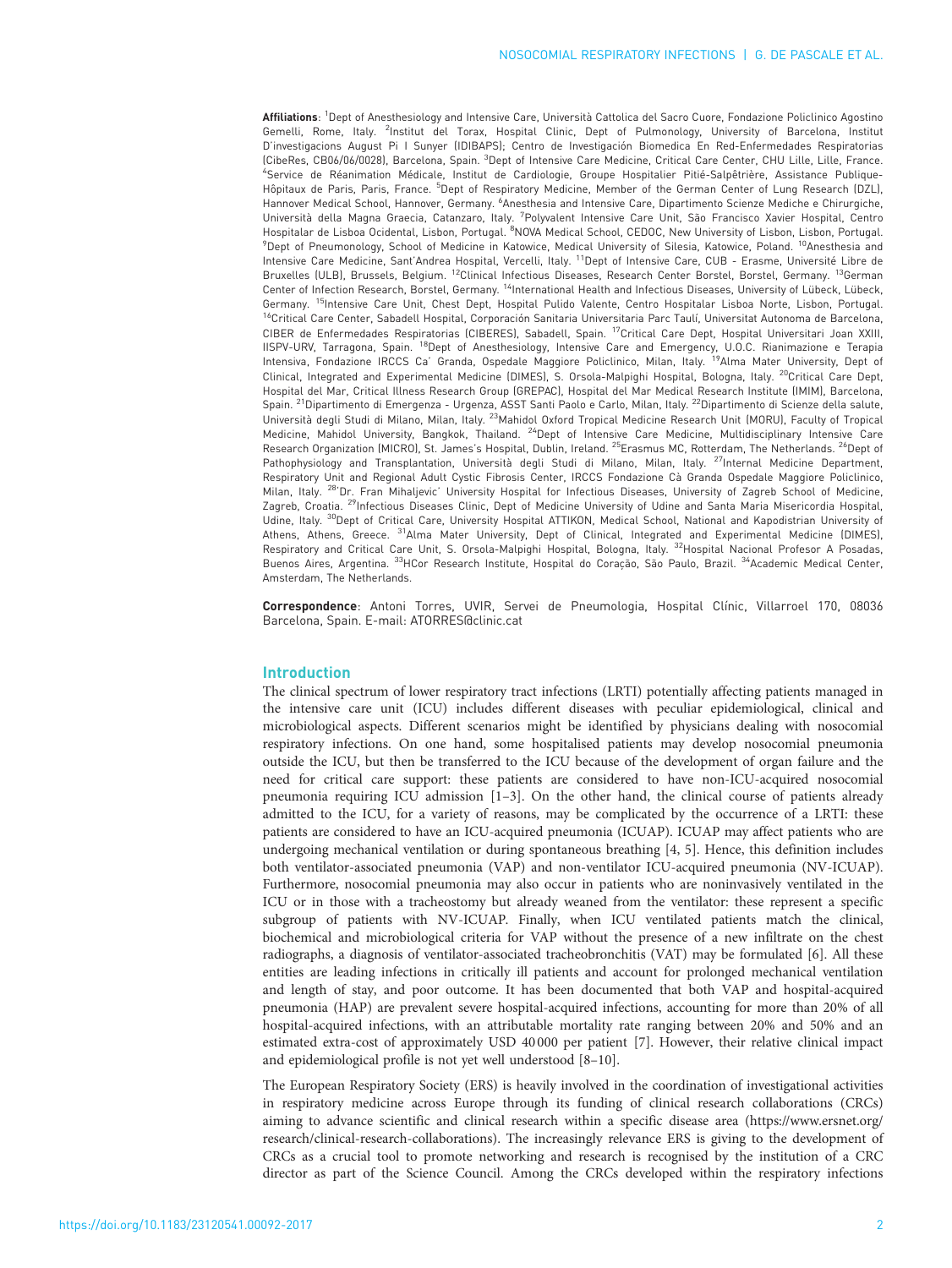<span id="page-2-0"></span>assembly of the ERS, a European network for ICU-related respiratory infections (ENIRRIs) has been recently established with the objective of investigating the epidemiological, clinical and microbiological profile of all the respiratory infectious episodes, aside from community-acquired ones, occurring in critically ill patients managed in the ICU. This article describes the methodology of the first project developed as part of ENIRRIs project.

#### Study methodology

This is a European, multicentre, multinational, prospective, observational study enrolling consecutive critically ill patients affected by nosocomial respiratory infections in the ICU. The following conditions are considered for inclusion in this trial.

1) Out of ICU HAP: hospital length of stay  $\geq$ 48 h plus new or progressive radiological pulmonary infiltrate together with at least two of the following: temperature >38°C or <36°C; leukocytosis >12000 mm−<sup>3</sup> or leukopenia <4000 mm<sup>-3</sup>; or purulent respiratory secretions.

2) NV-ICUAP: ICU length of stay  $\geq 48$  h and out of mechanical ventilation  $\geq 48$  h plus new or progressive radiological pulmonary infiltrate together with at least two of the following: temperature >38°C or <36°C; leukocytosis >12 000 mm−<sup>3</sup> or leukopenia <4000 mm−<sup>3</sup> ; or purulent respiratory secretions.

3) VAP: tracheal intubation/tracheostomy and mechanical ventilation  $\geq 48$  h plus new or progressive radiological pulmonary infiltrate together with at least two of the following: temperature >38°C or <36°C; leukocytosis >12 000 mm−<sup>3</sup> or leukopenia <4000 mm−<sup>3</sup> ; or purulent respiratory secretions.

4) VAT: As for VAP without a new or progressive radiological pulmonary infiltrate.

The primary objective of the study is to compare mortality among these different pneumonia categories. Secondary objectives are to compare epidemiological patterns with particular emphasis on individual risk factors, microbiological profile, clinical characteristics and therapeutic interventions (i.e. severity of the disease and duration of antimicrobial therapy), along with other common outcome measures (i.e. length of ICU stay and length of organ support).

All consecutive adult patients admitted to the ICU of participating sites and presenting with nosocomial pneumonia are eligible for the study. Enrolment is performed during a 12-month period, with a maximum of 50 cases per centre. ICUs which take part in the ENIRRIs project agree to prospectively collect the data, clearly document in the medical chart all the information required for the data analysis and transfer the data to the principal investigators of the project. Specific inclusion criteria are:  $\arg z \geq 18$  years; diagnosis of a nosocomial respiratory infection, as defined earlier; admission to either the ICU or a high-dependency unit (the patient may be admitted to the ICU with nosocomial pneumonia or may develop pneumonia during their ICU stay); and informed consent (if required according to local legislation). Case report forms are

FIGURE 1 European network for ICU-related respiratory infections (ENIRRIs) participating centres. Number of centres: Italy n=6; Spain n=5; France n=2; Portugal n=2; Germany n=2; the Netherlands n=2; Belgium n=1; Greece n=1; Ireland n=1; Czech Republic n=1; Poland n=1; Serbia n=1; Croatia n=1; Argentina n=1 (not shown on map); Brazil n=1 (not shown on map).

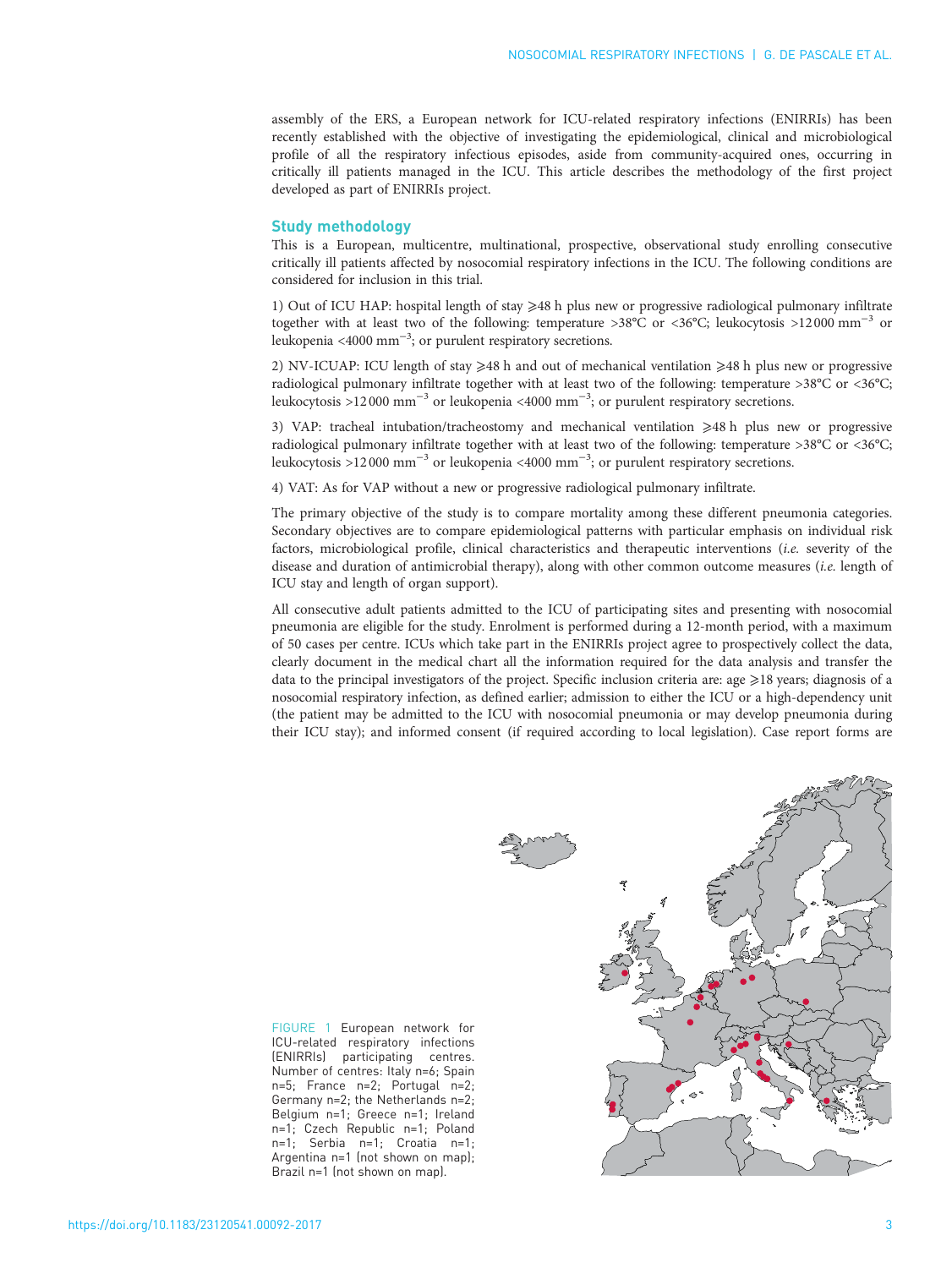provided to record the data, and will be electronic and web-based. All epidemiological (type of admission, previous treatments and hospitalisations, previous or other on-going infections, and specific risk factors), clinical (severity of the disease, type and number of organ failures, type and duration of antibiotics, outcome measures) and microbiological information (including the adopted diagnostic approach) required by the electronic case report forms are clearly documented and retrievable from the patient's medical chart (either paper or electronic). All data are anonymous and only the local principal investigator has access to the decoding list in order to link the enrolment number with the corresponding patient. All infections are microbiologically confirmed: sputum in non-ventilated patients, tracheobronchial aspirates (TBA) in intubated/tracheotomised patients, and/or bronchoscopic or blind bronchoalveolar lavage (BAL), within the first 24 h of clinical diagnosis. Diagnostic thresholds are: BAL  $\geq 10^4$  colony-forming units per mL, and sputum or TBAs  $\geq 10^5$  colony-forming units per mL, or any threshold if the patient had antibiotic treatment. The final goal of this observational study is to recruit at least 1000 patients across 15 countries, in Europe and Latin America ([figure 1](#page-2-0)). Study results will be disseminated in the form of annual reports, conference abstracts and peer-reviewed publications. The ENIRRIs study group will follow the International Committee of Medical Journal Editors recommendations regarding authorship.

#### The impact of ENIRRIs research

The epidemiological and clinical evaluation of LRTIs acquired in the hospital setting remains a topic of outstanding relevance. A new definition, a ventilator-associated event (VAE), has been recently introduced in the US scientific debate, grouping all the conditions that result in a significant and sustained deterioration of oxygenation, independent of the infectious nature of the underlying process. However, this definition has been largely observed to be neither sensitive nor specific for VAP, and to be inappropriate for surveillance purposes: the 2016 American Thoracic Society (ATS)/American College of Chest Physicians (ACCP) guidelines have been drafted using only HAP or VAP, and consider VAE, ventilatorassociated complications, infectious ventilator-associated complications, etc. only as a quality of care indicators [[11](#page-4-0)].

Very little is known about the actual impact of nosocomial pulmonary infections in non-ventilated patients, which represent a large portion of the patients admitted to the ICU with respiratory failure. In this setting, the type of respiratory sampling (invasive versus noninvasive) and of microbiological culture (qualitative versus semi-quantitative versus quantitative) is still a matter of debate.

Furthermore, the latest 2016 ATS/ACCP guidelines recognise several grey areas where recommendations are mostly based on expert opinions (microbiological diagnosis, use of biomarkers, duration of therapy, clinical impact and definition of VAT, and use of inhaled antibiotics). We believe that results from the ENIRRIs study will inform the scientific community and will be of a special help in addressing these clinical and research questions. Importantly, in the absence of any artificial airway (tracheal tube or tracheostomy), the microbiological characterisation of nosocomial pneumonia may be further complicated by the suboptimal reliability of sputum specimens or by the limited feasibility of awake bronchoscopic BAL in spontaneously breathing patients with pneumonia complicated by respiratory failure. However, interventional trials that aim to verify the efficacy of new antimicrobial drugs are focused on both populations (ventilator/non-ventilator-associated pneumonia), testing a complex case mix which includes different types of patients, infections and bacteria [\[12\]](#page-4-0).

From a microbiological point of view, it is well known that VAP occurring after 96 h of mechanical ventilation (late-onset VAP) is typically caused by multidrug-resistant bacteria and requires a prompt broad-spectrum antibiotic treatment [\[13\]](#page-4-0). However, recent data show that a large portion of ICU patients with early-onset VAP are infected with nosocomial flora, since they share many risk factors with long-term ICU admitted subjects. Similarly HAP, NV-ICUAP and VAT may be caused by multidrug-resistant bacteria but, to date, no studies have specifically addressed this topic [[14\]](#page-4-0).

Nevertheless, all these pneumonia categories may be clinically confirmed without identifying any pathogen and the clinical relevance and therapeutic approach of such microbiologically negative nosocomial pneumonia is under discussion [\[15](#page-4-0), [16\]](#page-4-0). Finally, antibiotic strategies, as empirical approach, suggested by current guidelines do not take into account the abovementioned crucial considerations and, although providing general useful indications, may lack validity in many specific settings [[16](#page-4-0)].

In light of the paucity of data regarding this incredibly complex scenario, new insights are absolutely warranted in order to increase our knowledge and improve the outcome of ICU patients with lower respiratory tract nosocomial infections.

This protocol from the ENIRRIs project, along with future upcoming multidisciplinary educational projects and patient–professional collaborations, will contribute to better clarify the clinical impact of such diseases with the aim being to optimise the management of critically ill patients with nosocomial